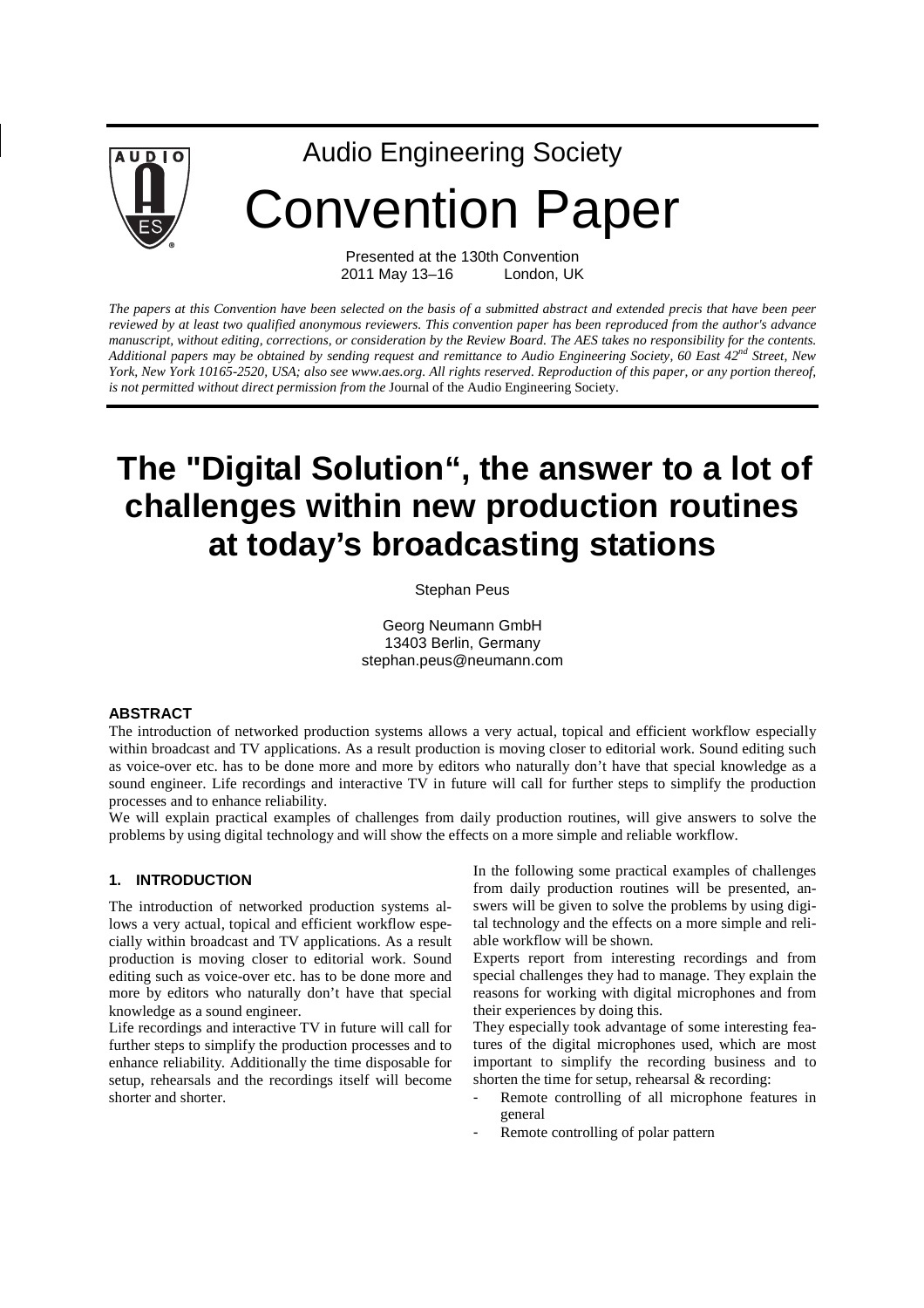- Adjustable compressor/ limiter
- Automatic peak limiter

#### **2. OUTDOOR FESTIVAL RECORDING**

The first example is a classical music festival on a market square of Besançon, a little town in France. There is a busy market up to the afternoon with just a few hours left to clear the square, to set up the orchestra platform and to install the technical equipment.



Fig 1 View from stage to orchestra and FOH at the back

To run a concert just some hours later it is important that cable laying and plugging from stage to FOH is simple, reliable and fast. That means savings in terms of time, weight and space.

Their technical equipment consisted on 36 digital microphones with DMI-2 interfaces, an Ethersound network interfaced by Auvitran, 2x Digigram LX6464 sound cards and 2x SY48 Innovason mixing consoles.



Fig 2 DMI Digital Microphone Interfaces and Auvitran EtherSound Network

All connection from stage to the consoles was made by just one fiber optic cable for 90 channels plus one patch cable for controlling.



Fig 3 Fiber-optic & patch cable for audio & control

As a result the audio engineer in charge emphasized the extensive available dynamic range with noise-free transmission of soft sounds and no distortion problems in case of very loud sound signals at the same time. He felt as one of the most important features the fact that there was no need to preset gain.



Fig 4 'Outdoor' orchestra recording with 36 digital mics

As a resume he experienced that several parameters are considerably simplified with digital microphones.

# **3. RECORDING FROM REMOTE**

The next report is from Canada. The challenge there was to record an announcer living in Northern Ontario 500 km away from broadcast center in Toronto. There is no ISDN capability available, and no engineering or technical capabilities are available on the job.

To handle this problem the Post Sound Supervisor of CTV used Audio-over-IP technology to stream the an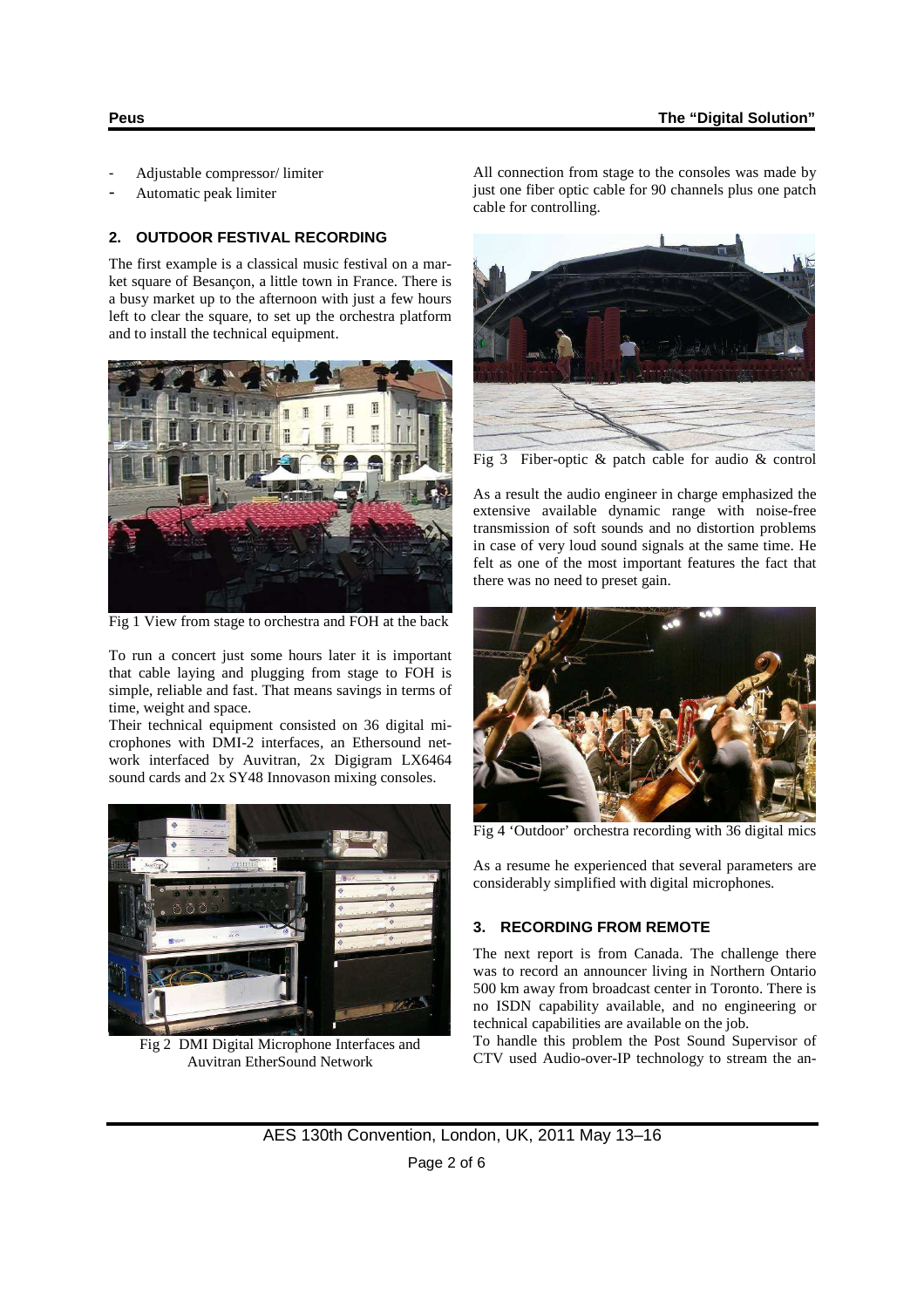nouncer's voice across the public Internet via a secure VPN connection with the existing LAN.

A digital (= remote controlled) microphone was taken together with a computer which hosts both the Digital Audio Workstation (ProTools), as well as the IP Audio codec and the appropriate software to control the microphone.



Fig 5 Announcer's working place at home

The digital nature of the microphone allowed the use of a very cost effective digital interface for the DAW, thus streamlining the critical path between the microphone and the recording device by removing all analog components. This both saves money and maintains quality.

#### **4. 'RECORDING FROM REMOTE' WITH DIF-FERENT FOCUS**

The NDR TV station (Norddeutscher Rundfunk Hamburg) is using digital microphones for several years. Though remote controlling of the microphones was a topic as well, one of their most decisive factors for investing in digital microphones has been the fact that they are more cost effective when taking the overall system into account. The practical handling was a further aspect because it is even possible to transmit *microphone* signals from one building to another.

#### **5. VOICE 'NON-LINEARITY'**

Within another example from Canada digital microphone equipment solved problems with the 'Nonlinearity of Voices':

The National and Local News operations are entirely non-linear in nature and centered on large server-based edit platforms. Many different reporter & journalists

who are not well trained speaker are giving a lot of spoken material as their input to be broadcasted. It is very time consuming to 'equalize' the audio material individually to get an adequate sound quality.

In order to maximize the efficiency of both the editors and the reporters, the technicians at CTV Canada designed a series of "Voice Over Kiosks".



Fig 6 "Voice Over Kiosk" at CTV Canada

They allow journalists and anchors to record their own voice-overs, directly into the server environment. A member of the audio team does a listening test with any reporter and builds a microphone 'preset' on the remote controlling software for the digital microphones by determining settings for gain, polar pattern, compression & de-essing etc.

In operation, a reporter enters the booth and recalls his personal preset on the remote controlling software to 'customize' the microphone for his voice and to ensure optimal results for the resulting recording.

One of the direct operational benefits of this scheme is: The sound engineers can predict with a high degree of certainty that the recording will have an optimized level and a maximum peak signature which is 'legal' relative to their technical specifications.

This vastly simplifies editor training - since they learn quickly that the voice recordings' level can be taken as 'gospel' - and all their other mix levels can be made relative to the voice.

# **6. PICKUP OF LIVE AUDIENCE**

One of the biggest challenges when mixing variety programmes, either in-studio or as Outside Broadcasts (Award Shows, Musical performance shows, Game shows, etc) is coping with the pickup of the live audience.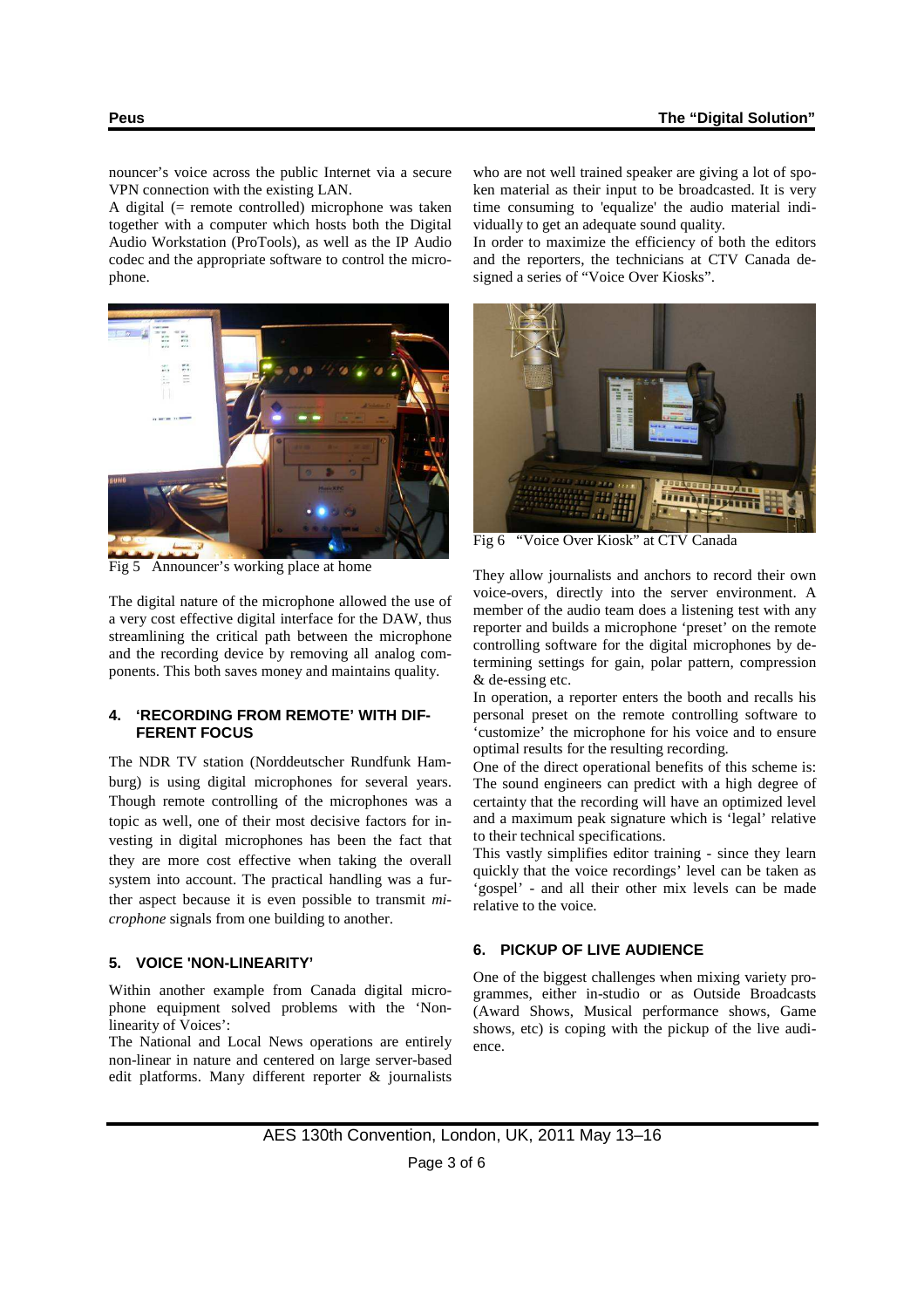In this era of multi-track rehearsal recordings and consoles with complete automation, it's often the case that the toughest component of the mix is the very thing that makes it feel "live" - the audience - yet they're the only element of the mix that cannot reasonably be rehearsed!



Fig 7 View over the Game Show studio

The solution on MTV Canada for several projects over the past few years, including the daily production of "MTV Live!", and the game show "Qubit" for Discovery Channel has been the use of digital miniature microphones.

They allow to take significant amounts of gain on the audience microphones without the fear of being caught out by an unexpectedly loud outburst.

They effectively are giving the mixer remote control of each microphone. Each microphone is able to control its own dynamics (including the all-important Peak Limiter).

This allows to face the first thunderous applause with greater confidence, and less reliance on heavy-handed downstream Compression/ Limiting.

#### **7. LARGE-SCALE REMOTE RECORDING**

On a recent Scoring session, CTV was asked to rerecord a piece of music which has come to be known as Canada's "second National Anthem".



Fig 8 Recording the "second national Anthem" with 30 digital microphones

The work was scrutinized by a nation of hockey fans, who'd been listening to the original version for 40 years.

They needed to track more than a dozen cues with a 52 piece Orchestra. The real challenge was a very short 3 hour session with a scant 6 minutes long soundcheck and failure was 'not an option'.

Since there was no conveniently large recording studio available the orchestra was playing in a local concert hall. The 'recording studio' was an SSL C200-equipped mobile recording truck and they mounted the production as a Remote Recording.

Despite the otherwise excellent SSL and its remote mic preamps, they decided to essentially bypass the consoles Pres and conduct the recording using exclusively with digital microphones. The setup consisted on 30 Solution-D microphones as 2 Surround Arrays + Spot mics.

Because of their wide dynamic range, as well as the Peak Limiter feature they could shorten the soundcheck period and could use more aggressive gain settings while guaranteeing that they wouldn't be subjected to any accidental "overs". So they completly could avoid any "broken takes" due to overloads.

The resulting recordings went on to both popular and critical success.

#### **8. MICRO-SCALE REMOTE RECORDING**

A quite different recording was made in a large cathedral with a large choir and a chamber ensemble along with the requisite pipe organ. A disc-based location multitrack recorder was used that usually has been employed for documentary work.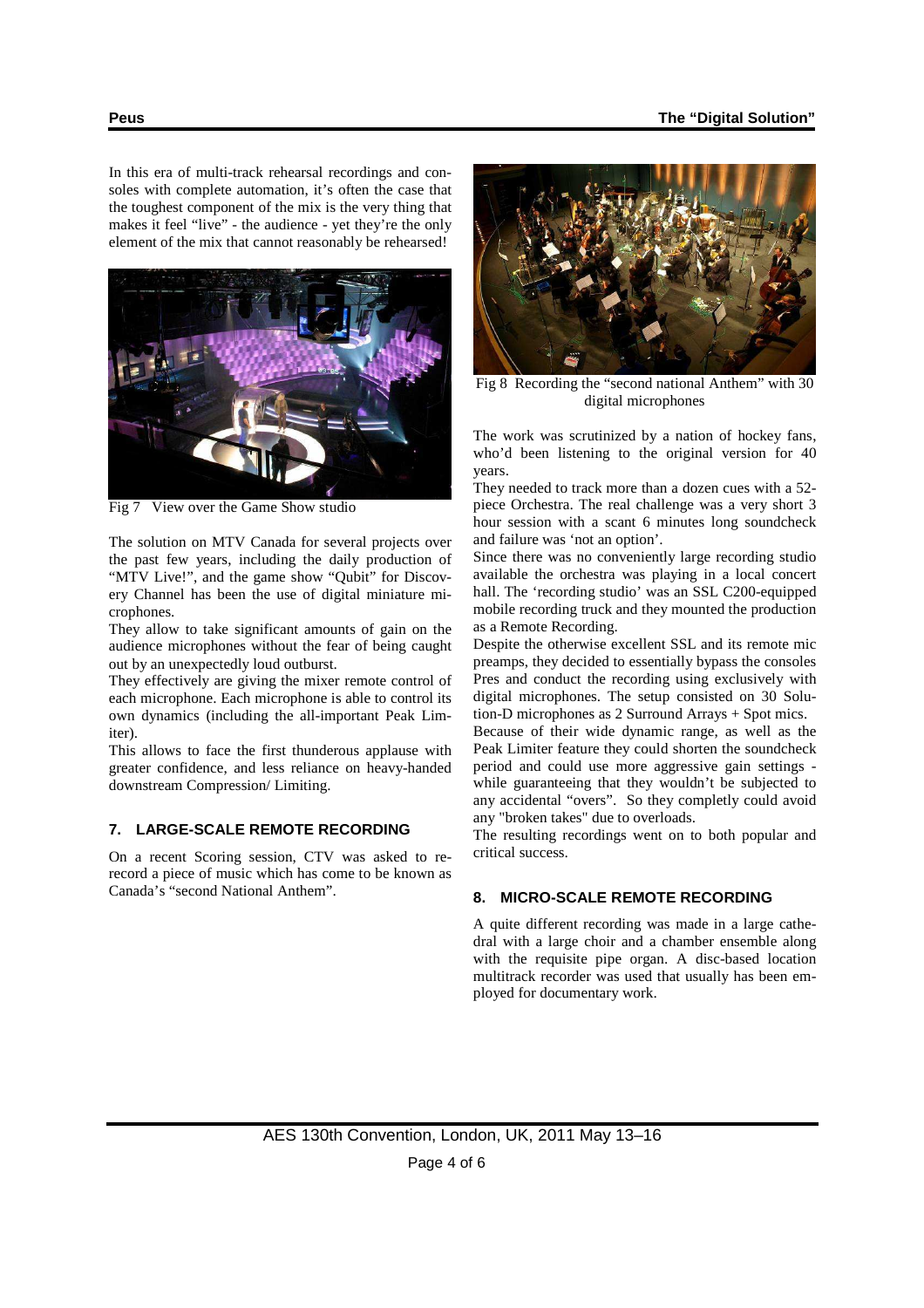

Fig 9 Cathedral site for large choir and organ recording

Using field-portable gear generally implies that you're prepared to sacrifice sound quality a bit in favour of the convenience to go anywhere.

But with digital microphones along to AES 42, any recording device with AES3 inputs instantly gives access to the equivalent of a studio-grade signal chain.

On the recording in question the principal advantage was once again the convenience of the remotecontrolled nature of the microphones.

Since there was just one sound engineer involved he could not be in two places at once: In the cathedral for the technical setup for the recording and in the "recording studio" in a cathedral's side room.



Fig 10 Small gallery overlooking the choir loft

With conventional microphones, this would have seriously lengthened the amount of time it took to complete the technical setup for the recording.

With the digital microphones though, he was able to exploit the RCS remote control software by using VNC software to take control of his MacBook which was running the RCS via an iPod Touch!

In this way, while he was crawling through a small gallery overlooking the choir loft, attempting to verify that the KM 183 D he was setting up was working correctly, he could see and interact with the RCS - despite the fact that he was several hundred feet away from the recordings setup.

#### **9. RECORDING IN 'HOSTILE' ENVIRONMENT**

To say that an aircraft carrier is a 'hostile' environment for sound recordings would be a huge understatement! This is especially true because of the extraordinarily powerful radar systems interfering with any electronic audio equipment. Therefore recordings aboard an aircraft carrier are a real challenge!



Fig 11 Recording crew aboard the USS Nimitz

The radar systems wreaked havoc on all of the audio gear except the digital microphones which were impervious to interference!

This is because of the fact that the digital signals inside the microphones are similar in nature to radio frequency signals. Any measures to prevent these signals from radiating outside the microphones are helpful as well to prevent rf signals from outside into the microphones.

#### **10. CONCLUSION**

Experts reported from interesting recordings and from some special challenges they were faced with. They explained the reasons for working with digital microphones to manage the challenges and from their experiences by doing this.